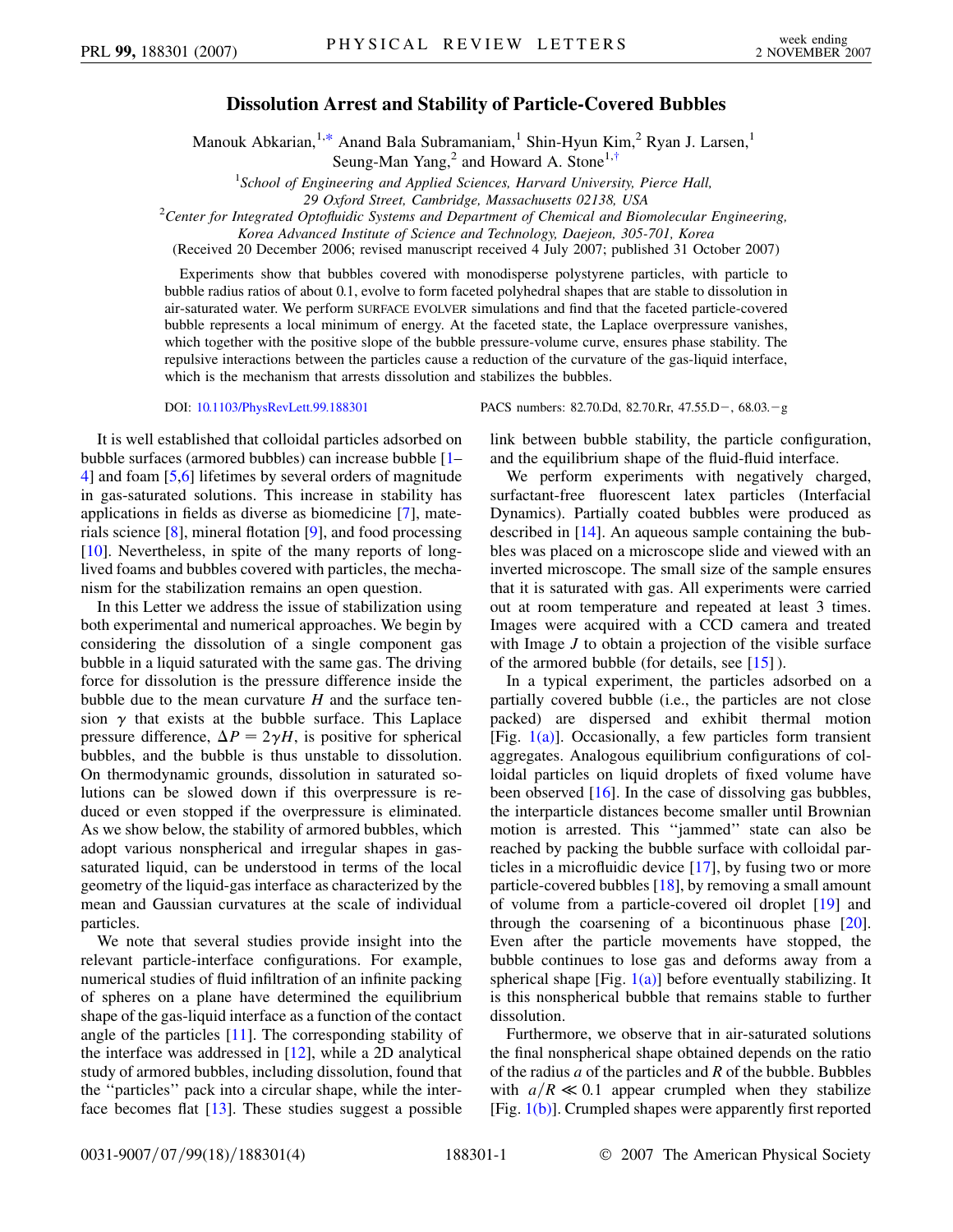

<span id="page-1-0"></span>FIG. 1. (a) Experimental images of dissolution of a partially covered bubble, 3 s between each frame. Interparticle distances are reduced and the bubble develops planar facets as it stabilizes (white dashed lines). (b)–(d) Various stable crumpled and faceted shapes of armored bubbles,  $a/R$ : (b) 0.008, (c) 0.19, (d) 0.22. The white arrows indicate missing particle defects at the vertices of the bubble. Bubble shapes like these remain stable for days if not longer. Scale bars  $8 \mu m$ .

by Ramsden [\[1](#page-3-2)]; see also, for example, [[6](#page-3-5),[19](#page-3-18)]. However, for bubbles with  $a/R \approx 0.1$ , we observe faceted polyhedral structures [Fig.  $1(c)$  and  $1(d)$ ], which as far as we know have not been reported in the literature. We observe that the intersection of the facets is a fivefold disclination and is often unoccupied by a particle [white arrows in Fig.  $1(c)$ ] and  $1(d)$ ]. Note that  $a/R \approx 1$  corresponds to clusters of particles which have been studied experimentally [\[21\]](#page-3-20) and via simulations [[22](#page-3-21)].

To gain insight into these particle-covered systems we perform SURFACE EVOLVER (SE) [\[23\]](#page-3-22) simulations follow-ing [[22](#page-3-21)]. We focus on the regime where  $a/R \approx 0.1$ , and here we report results for a bubble covered with 122 particles ( $a/R \approx 0.13$ ). For verification of reproducibility, including results for larger number of particles, see [[15](#page-3-14)].

Particles of volume  $V_p$  are modeled as fluid droplets embedded on a larger fluid droplet (the bubble) of volume *V*. We define the reduced volume as  $V/V_p$ . We chose the particle surface tension (nondimensional) to be 30 times larger than the bubble surface tension. The particles thus remain essentially spherical [\[22\]](#page-3-21), while the bubble interface is free to evolve as the simulation proceeds. A particle contact angle of 40 degrees was implemented based on previously reported measurements [\[24](#page-3-23)]. To further approximate the solid particles, an exponential repulsive potential is introduced in order to ensure particle noninterpenetrability (see [\[15](#page-3-14)] ). Since large-scale rearrangements are rare close to the jamming transition, we restrict the interparticle potential calculation to nearest neighbors and next nearest neighbors which makes tractable the simulations with large numbers of particles. To approximate the volume reduction that accompanies dissolution, the volume  $V$  of the bubble is decreased by  $2\%$  decrements in each numerical step. SE calculates the equilibrium configuration of the particles and the shape of the gas-liquid surface at each step by minimizing the sum of the gasliquid surface energies and the total repulsive energy between the particles.

The simulated armored bubble evolves from a spherical shape [Fig.  $2(a)1$ ] towards a polyhedral shape with facets as the reduced volume  $V/V_p$  is decreased [Fig. [2\(a\)2\]](#page-1-1), which is consistent with our experimental observations. Large volume reductions lead to the inward buckling of the facets [indicated by the black arrow in Fig.  $2(a)3$ ]. To quantify these observations we calculate the asphericity of the bubble [[25](#page-3-24)], which measures the deviation of the shape from that of a sphere. The asphericity is defined as  $\sqrt{\frac{\bar{R}^2}{R^2}} = 1/(N\bar{R}^2) \sum_{i=1}^{N} (R_i - \bar{R})^2$ , where *N* is the number of particles,  $R_i$  the distance between the center of the particle *i* and the center of mass of all the particles, and the mean radius  $\bar{R} = 1/N \sum_{i=1}^{N} R_i$ . We observe a sharp increase of the asphericity when the bubble starts to facet and a significant change of slope when inward buckling is observed [Fig.  $2(b)$ ].

We next calculate the pressure difference  $\Delta P$ , using an algorithm in SE, between the bubble and its surroundings as a function of the reduced volume [Fig.  $2(b)$ ]. Unlike a normal bubble, where  $\Delta P$  is a monotonically increasing function for decreasing reduced volume [Fig. [2\(b\)](#page-1-1)],  $\Delta P$  of an armored bubble becomes a decreasing function at  $(V/V_p)_{c1}$  and eventually reaches zero at  $(V/V_p)_{c2}$ . These results qualitatively agree with the shape of the experimen-



<span id="page-1-1"></span>FIG. 2. (a) Simulated bubble shapes obtained for  $V/V_p$  equal to (1) 203, (2) 138, and (3) 120. The darker particles represent fivefold disclinations. The arrow indicates the facet which has buckled inward. (b) Top graph. Left vertical axis:  $(\bullet)$  Laplace pressure,  $\Delta P$ , vs  $V/V_p$  of the armored bubble. (+) For comparison,  $\Delta P$  of a bubble without particles is shown. (O) 2 times the absolute value of the fluid-fluid interface mean curvature,  $2|H|$ , vs  $V/V_p$ . Right vertical axis: ( $\times$ ) asphericity of the armored bubble vs  $V/V_p$ . Bottom graph. Left vertical axis: ( $\bullet$ ) the surface energy  $E_S$  of the fluid-fluid interface and ( $\circ$ ) the total energy *E* of the armored bubble vs  $V/V_p$ . Right vertical axis: ( $\times$ ) total repulsive energy  $E_P$  between particles vs  $V/V_p$ .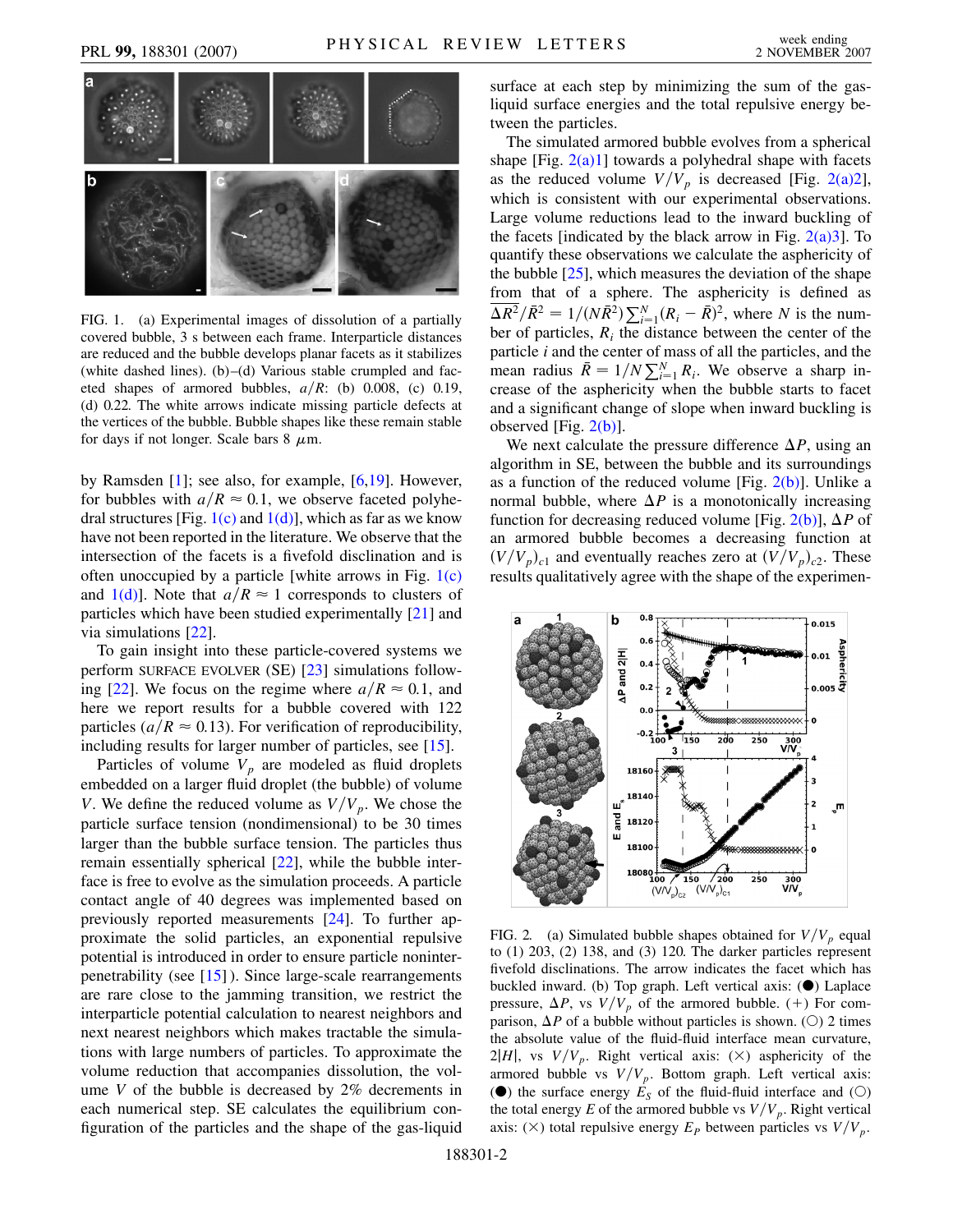tally measured pressure curve of millimeter-size particlecovered oil droplets  $[19]$  $[19]$  $[19]$ . Figure  $2(b)$  demonstrates the correlation between  $\Delta P$  and the asphericity. Since the particles are held by the interface, this correlation suggests that the actual gas-liquid interface is being deformed as the volume is decreased. Indeed, the absolute value of the mean curvature  $|H|$  of the gas-liquid interface follows exactly the variation of  $\Delta P$  [except near  $(V/V_p)_{c2}$ , as SE gives only  $|H|$ . It is thus clear that the vanishing of  $\Delta P$  is due to the decrease of mean curvature of the gas-liquid interface towards zero.

Furthermore, we observe that the slope of the pressurevolume curve becomes positive at  $(V/V_p)_{c1}$ , i.e.,  $d\Delta P/dV > 0$ , which is a requirement for stability [\[13\]](#page-3-12). For gas-saturated solutions, as considered in our experiments,  $\Delta P$  also has to vanish to ensure mechanical equilibrium. However, more generally chemical potentials must be equal on either side of the interface [\[26\]](#page-3-25), which can be satisfied with  $\Delta P \neq 0$ . Thus, in the cases of a supersaturated liquid, the bubble may stabilize at intermediate stages of faceting provided that the reduced volume is less than  $(V/V_p)_{c1}$  (the limit being almost no faceting), while in moderately undersaturated solutions an armored bubble should stabilize with a buckled shape.

In order to check the stability in terms of energy, we calculate the total energy *E*, defined as the sum of the total surface energies  $E<sub>S</sub>$  of all of the interfaces and the total repulsive energy  $E_P$  between the particles as a function of the reduced volume [Fig.  $2(b)$ ]. All energies are normalized by  $\gamma L^2$ , where  $L = V_p^{1/3} = (4\pi/3)^{1/3} a$ . For comparison both  $E_S$  and  $E_P$  are plotted in Fig. [2\(b\)](#page-1-1). We observe that  $E$  and  $E<sub>S</sub>$  change slopes as the particles start interacting, reaching a local minimum at the faceted shape when the particle interactions are the largest. Inward buckling of the facets [Fig. [2\(a\)3](#page-1-1)] corresponds to a local increase of *E* in the energy landscape. Thus, the local minimum is a metastable equilibrium.

The peculiar "kink" that the  $E_p$  curve exhibits during volume reduction [Fig.  $2(b)$ ] can be traced directly to the packing of the particles on the bubble surface. As the particles are pushed together during volume reduction, the 12 fivefold disclinations serve as the vertices of buckling [dark particles in Fig.  $2(a)$ ] and are pushed away from the center of the bubble. The increased distance slightly reduces  $E_P$ . This kink in  $E_P$  also leads to the kink in the |*H*| and  $\Delta P$  curves.

It appears that the configuration of the gas-liquid interface is intimately linked to the stability of the armored bubble. We thus sought to characterize the evolution of the gas-liquid interface whose shape can be fully specified by the local variation of the mean curvature *H* and the Gaussian curvature *G*. Obtaining accurate local numerical values of *G* for all simulated reduced volumes through SE proved impossible at the level of refinement of our surface due to numerical errors. Thus, we chose four representative stages in the evolution of the bubble and systematically refined the triangulation of the interface to reduce numerical noise. The spatial distributions of *H* and *G* were then determined with Matlab using algorithms for *H* [\[27\]](#page-3-26) and *G* [\[28\]](#page-3-27). Representative images of the interface at approximately  $(V/V_p)_{c2}$  are reported in a color-coded scheme in Fig.  $3(a)$  and  $3(b)$ . Away from the particle contact lines the mean curvature *H* is very nearly constant, as expected on thermodynamic grounds and close to zero; *G* has a natural distribution since the Gaussian curvature need not be constant.

Despite the high level of refinement, it is apparent that there is still some dispersion in *H* (and in *G* as well), whose origins are (i) difficulty in numerical calculations near contact lines and (ii) errors associated with the triangulation valence around the vertices, which can be amplified during the determination of *G* [\[29\]](#page-3-28). Nevertheless, we can draw some conclusions about the global evolution of the surface curvatures. Indeed, a pair of values  $(H_i, G_i)$  is associated with each vertex defining the interface. To characterize the global nature of the interface, we calculate the number density of vertices whose curvatures range  $[H, H + 0.03]$  and [ We report in Figs.  $3(c)$ –3(f) the plots of the contour maps of this binning of the  $H - G$  space; shading corresponds to the number density of points. As a guide, a sphere would correspond to a parabola  $(G = H^2)$  in these plots and the



<span id="page-2-0"></span>FIG. 3 (color online). Interfacial distributions of (a) the mean curvature *H* and (b) the Gaussian curvature *G*, for  $V/V_p =$ 138.1, which is close to  $(V/V_p)_{c2}$ . 2D histogram of the number of vertices of the interface whose curvatures range between  $[H, H + 0.03]$  and  $[G, G + 0.03]$  obtained for  $V/V_p =$ (c) 253, (d) 162.3, (e) 138.1, and (f) 117.5. Total number of vertices 63 016.